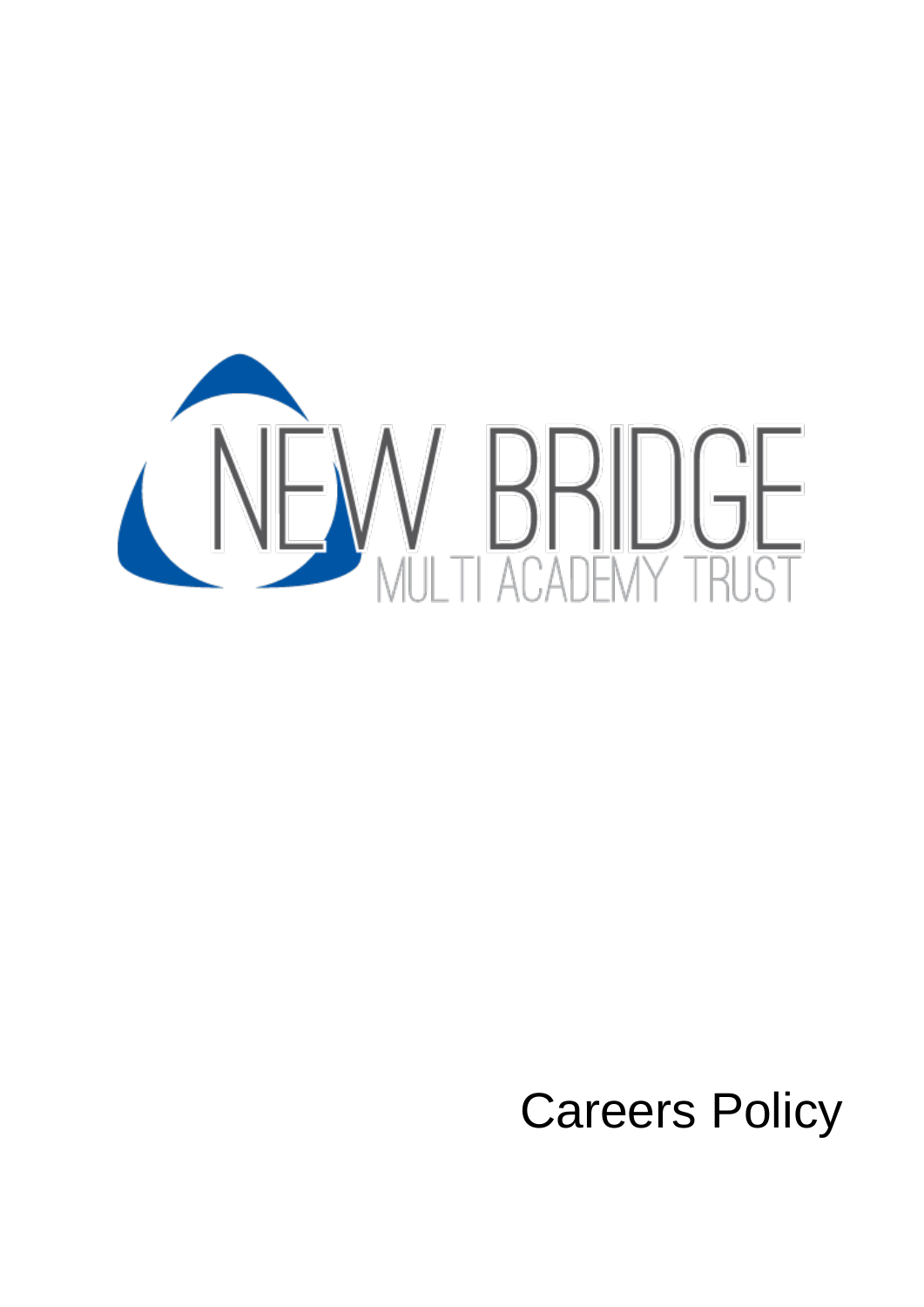| <b>Document Control Information</b>             |                             |                                                                                                                                                                                                                                            |                                                |                     |                                    |
|-------------------------------------------------|-----------------------------|--------------------------------------------------------------------------------------------------------------------------------------------------------------------------------------------------------------------------------------------|------------------------------------------------|---------------------|------------------------------------|
| Careers Policy, Issue 2 - June 2019             |                             |                                                                                                                                                                                                                                            |                                                |                     |                                    |
| <b>Review Period</b><br>Annually                |                             |                                                                                                                                                                                                                                            | <b>Review Committee</b><br><b>MAT Trustees</b> |                     |                                    |
| <b>Revision History</b>                         |                             |                                                                                                                                                                                                                                            |                                                |                     |                                    |
| <b>Author</b>                                   |                             | <b>Summary of changes</b>                                                                                                                                                                                                                  |                                                | <b>Issue</b>        | <b>Date Authorised</b>             |
| D Wood<br>D Wood                                | New policy<br>Policy review |                                                                                                                                                                                                                                            |                                                | 1<br>$\overline{2}$ | 31 December 2017<br>30th June 2019 |
| <b>Authorisation</b>                            |                             |                                                                                                                                                                                                                                            |                                                |                     |                                    |
| <b>Approved By:</b>                             |                             | <b>Trustees</b>                                                                                                                                                                                                                            |                                                |                     |                                    |
| Date Approved:                                  |                             | 30/06/2019                                                                                                                                                                                                                                 |                                                |                     |                                    |
| Date of Next review:                            |                             | 30/06/2020                                                                                                                                                                                                                                 |                                                |                     |                                    |
| <b>Document Owner &amp;</b><br><b>Reviewer:</b> |                             | <b>Director of Employability</b>                                                                                                                                                                                                           |                                                |                     |                                    |
| <b>Equality Impact</b>                          |                             |                                                                                                                                                                                                                                            |                                                |                     |                                    |
| <b>Statement</b>                                |                             | We welcome feedback on this document and the way it<br>operates. We are interested to know of any possible or actual<br>adverse impact that may affect any groups in respect of any of<br>the Equality Act 2010 protected characteristics. |                                                |                     |                                    |
|                                                 |                             | The person responsible for equality impact assessment for<br>this document is the Director of Equality and Diversity.                                                                                                                      |                                                |                     |                                    |
| <b>Screening</b>                                |                             | This document has been screened by the Equality Team and<br>the impact has been assessed as:                                                                                                                                               |                                                |                     |                                    |
|                                                 |                             | $\Box$ Not applicable<br>$\square$ Low<br>$\Box$ Medium<br>$\Box$ High                                                                                                                                                                     |                                                |                     |                                    |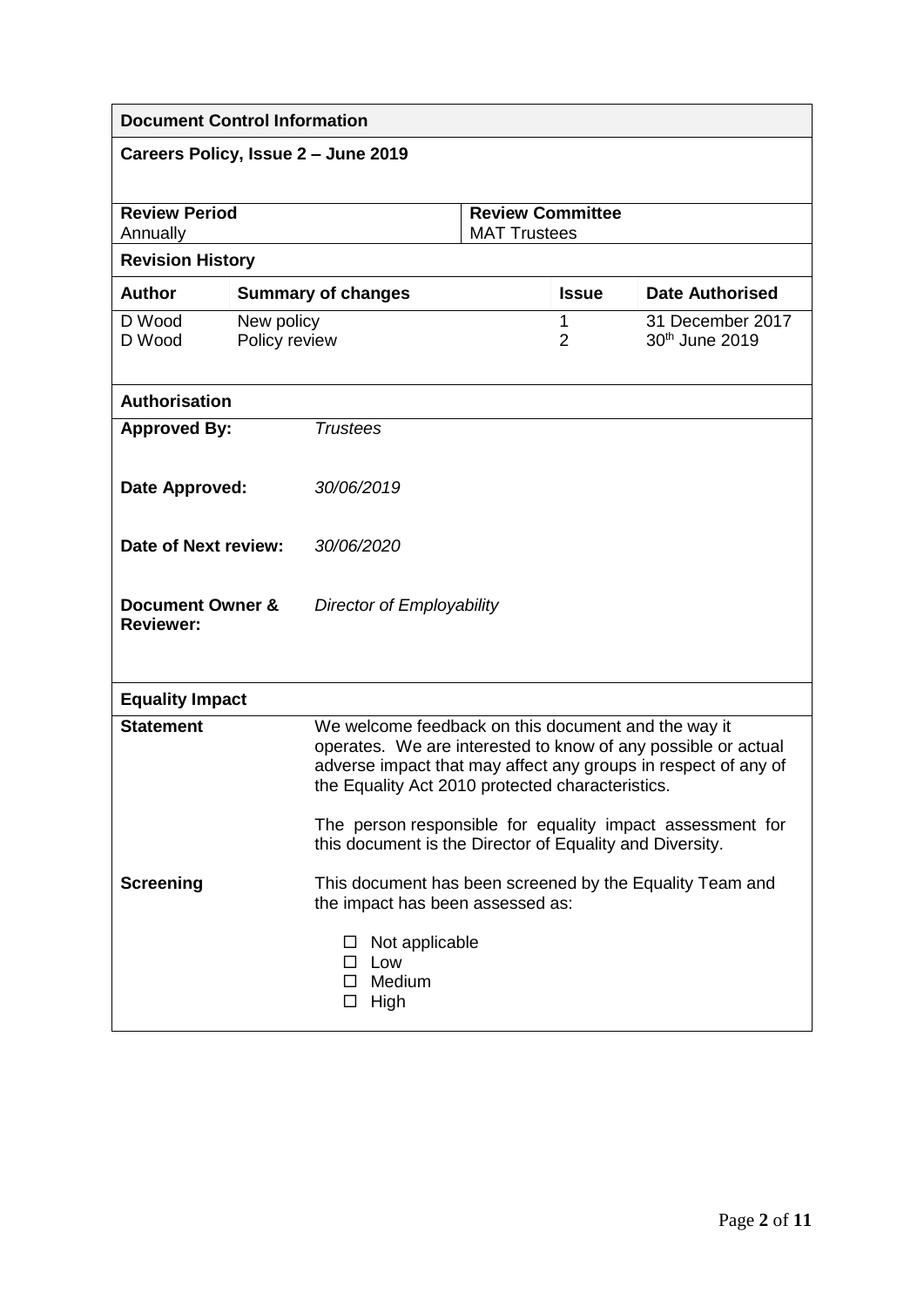# **1. Purpose**

1.1. This policy sets out how career activities are delivered at school and explains what stakeholders can expect from the careers programme.

# **2. Scope of Policy**

2.1. Careers education, information, advice and guidance (CEIAG) is an essential part of the support we offer to pupils across the New Bridge MAT. Effective careers support can help to prepare young people for the opportunities, responsibilities and experiences of life; it can help them to make decisions and manage transitions as learners and workers. As options for young people become more varied and complex, it is vital that we support them to develop the knowledge and skills they need to make informed choices for their future. As a result, the careers programme has a whole-school remit designed to complement the rest of the school curriculum.

# **3. Reason for Review**

3.1. Annual policy review

# **4. Aim(s)**

- 4.1. The New Bridge MAT careers programme aims to:
	- *4.1.1.* encourage pupils to be ambitious, broaden their horizons and explore their own career aspirations throughout their life at school
	- *4.1.2.* ensure pupils' readiness to take their next step in their learning or career.
- 4.2. The New Bridge MAT follows the principles of the Gatsby Benchmarks:
	- *4.2.1.* a stable careers programme
	- *4.2.2.* learning from career and labour market information
	- *4.2.3.* addressing the needs of each pupil
	- *4.2.4.* linking curriculum learning to careers
	- *4.2.5.* encounters with employers and employees
	- *4.2.6.* experiences of workplaces
	- *4.2.7.* encounters with further and higher education
	- *4.2.8.* personal guidance
- 4.3. The objectives for the careers programme are as follows:
	- *4.3.1.* helping pupils to understand the changing world of work
	- *4.3.2.* facilitating meaningful encounters with employers for all pupils
	- *4.3.3.* supporting positive transitions post-16 and post-19
	- *4.3.4.* enabling pupils to develop the research skills to find out about opportunities
	- *4.3.5.* helping pupils to develop the skills, attitudes and qualities to make a successful transition into the world of work
	- *4.3.6.* encouraging participation in continued learning, including further and higher education and apprenticeships
	- *4.3.7.* supporting inclusion, challenging stereotyping and promoting equality of opportunity
	- *4.3.8.* contributing to strategies for raising achievement, particularly by increasing motivation.

# **5. Procedures and practice**

# 5.1. **Pupil entitlement**

*5.1.1.* All pupils are entitled to be fully involved in an effective CEIAG programme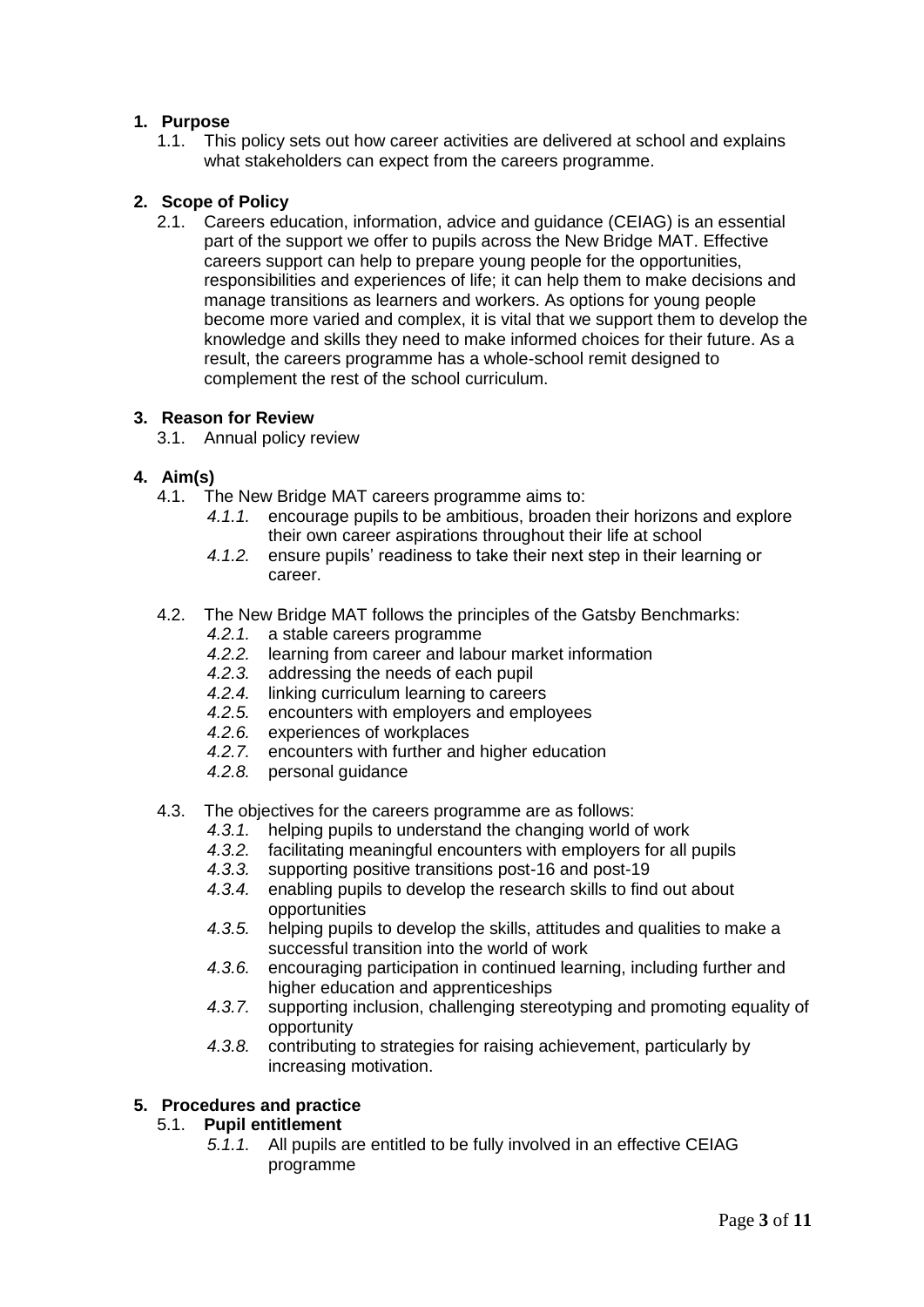- *5.1.2.* Pupils are encouraged to take an active role in their own career development, so the careers programme emphasises pupil participation with a focus on self-development; learning about careers and the world of work; and developing career management and employability skills.
- 5.2. During their time at school, all pupils can expect:
	- *5.2.1.* the support they need to make the right choices in Year 8, Year 11, Year 13 and Year 14
	- *5.2.2.* access to up-to-date and unbiased information on future learning and training, careers and labour market information
	- *5.2.3.* support to develop the self-awareness and career management skills needed for their future
	- *5.2.4.* weekly employability lessons from Year 9 to Year 14 covering options after school, the world of work, the job market and the skills needed for the future
	- *5.2.5.* weekly employability lessons in tutorial time in Year 8 covering the world of work
	- *5.2.6.* at least five meaningful encounters with representatives from the world of work; this could be through work experience, World of Work Week activities, assemblies, careers talks (in or outside lessons), projects and visits
	- *5.2.7.* to hear from a range of education and training providers, including colleges, universities and apprenticeship organisations; this could include visits and taster days, as well as assemblies, talks, parents' evenings and meetings at school
	- *5.2.8.* the opportunity to relate what they learn in lessons to their life and career beyond school
	- *5.2.9.* the opportunity to talk through their career and educational choices with staff including form tutors and job coaches
	- *5.2.10.* access to one-to-one guidance with a trained, impartial careers adviser from Positive Steps, by appointment; this is available to pupils in any year group
	- *5.2.11.* the school to keep parents/carers informed of their progress and provide parents/carers with information to support pupils' career planning and decision-making. Parents/carers can attend careers meetings, by prior arrangement.
	- *5.2.12.* an impartial careers adviser from Positive Steps will be present at annual reviews in Year 11, Year 13 and Year 14.
	- *5.2.13.* to be asked their views about the service they have received to ensure that the service continues to meet the needs of the pupils.

# 5.3. **Parental involvement**

*5.3.1.* Young people do not make career decisions in isolation and parents/carers can have a substantial impact, as well as a clear interest in the right outcomes for their young person. The school is keen to foster parental involvement in the careers programme, wherever possible.

# 5.4. **Events for parents and carers**

*5.4.1.* Parents/carers are invited into school several times a year to discuss their child's progress, on parents' evenings and via coffee mornings. In readiness for these events, pupils' career aspirations are collected by form tutors to allow discussions around progress relating to next steps, career ideas and (in Key Stage 4 and 5) career planning, as well as academic progress.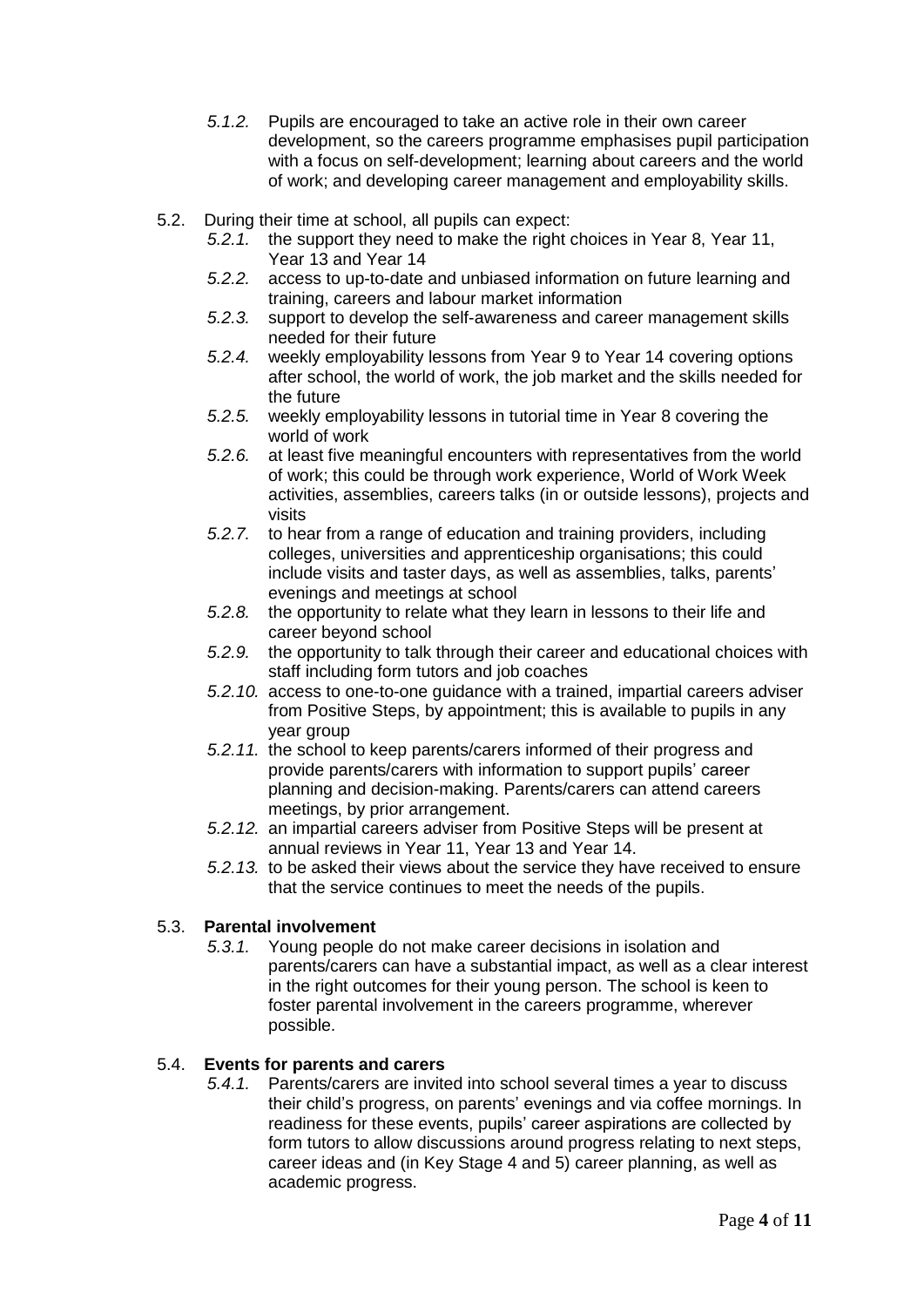- *5.4.2.* Representatives of the careers team, as well as education and training providers, attend events for specific year groups.
- *5.4.3.* In addition, specialist events for parents include:
	- Year 9 Options Evening (Year 9 parents)
	- *5.4.3.2.* an employability pathway open evening held annually for pupils interested in moving onto our Pre-Internship or Full Internship Pathways.
	- *5.4.3.3.* local colleges are invited to parents' evenings for all Key Stage 5 students
	- *5.4.3.4.* Parents/carers are kept up to date with career-related events and activities affecting their child via letters and weekly blogs. A copy of the action plan from one-to-one careers meetings will be sent home. Parents/carers are welcome to attend careers meetings, by prior arrangement and, in some cases, will be asked to attend. They are also welcome to make contact with the Careers Team at school, should they have any questions or concerns.

# 5.5. **Delivery of the Careers Programme**

# *5.5.1.* **Employability**

*5.5.2.* The content of the taught careers education programme is based around the learning outcomes outlined in the CDI Careers Framework (see references).

# 5.6. **Years 7, 8 & 9**

- *5.6.1.* Key activities: Tutorial sessions based on employability- once every half term. Lessons might include what work is, how salaries relate to different jobs, stereotyping around jobs, how to find out about jobs, the skills needed for work, jobs of the future, the geography of jobs. Activities will support the options process which takes place in Year 9.
- *5.6.2.* By the end of Year 9, all pupils will have had the opportunity to:
	- *5.6.2.1.1.* be introduced to career resources to help them understand their preferences and the options open to them.
	- *5.6.2.1.2.* develop their self-awareness
	- *5.6.2.1.3.* hear from or talk to representatives from the world of work
	- *5.6.2.1.4.* receive support to make the right Key Stage 4 choices, including assemblies, parents' events, meeting with senior staff at school and the option of a careers meeting.

# 5.7. **Year 10**

- *5.7.1.* Key activities: Designated weekly Employability Lessons. Lessons include preparing to find and carry out work experience placements; CVs, applications and interview technique in preparation for mock business interviews; understanding post-16 options. These activities are supplemented with after-school support sessions with PC access. By the end of Year 10, all pupils will have had the opportunity to:
	- *5.7.1.1.* develop their self-awareness and career management skills, including writing a CV
	- *5.7.1.2.* be aware of the range of opportunities available to them within the New Bridge MAT to enhance their opportunity to move into employment
	- *5.7.1.3.* learn about the different Post-16 pathways
	- *5.7.1.4.* access the 'Preparing for Working Life' or 'Experiencing Working Life' elements of the Employability Matrix (further information later on in this document)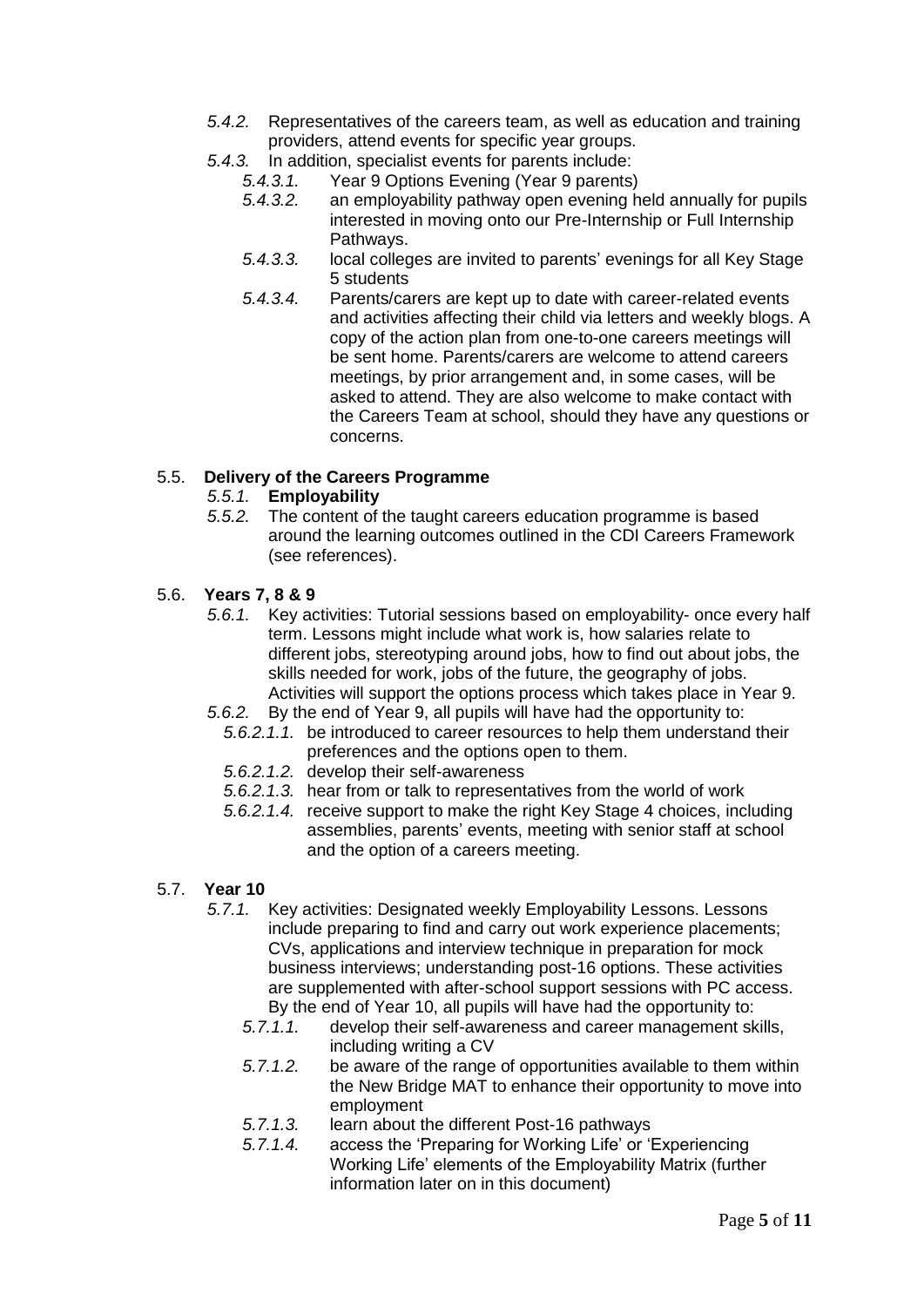# 5.8. **Year 11**

- *5.8.1.* Key activities: Post-16 applications. Pupils will learn how to write a personal statement for post-16 applications; attend group sessions discussing the different post-16 pathways and key considerations when choosing post-16 options. These activities are supplemented with talks by local colleges and group sessions with an impartial careers advisor from Positive Steps.
- *5.8.2.* By the end of Year 11, all pupils will have had the opportunity to:
	- *5.8.2.1.* use a range of sources of information (with support, as required) to explore post-16 options
	- *5.8.2.2.* attend events in school and out of school where they can speak to employers, colleges and training providers
	- *5.8.2.3.* develop their self-awareness and career management skills
	- *5.8.2.4.* apply for post-16 options and back-up plans, as necessary
	- *5.8.2.5.* continue to develop the skills needed for a successful transition
	- *5.8.2.6.* have at least one meeting (small group or one-to-one) with a careers adviser.
	- *5.8.2.7.* have the opportunity to be access the 'Preparing for Working Life' or 'Experiencing Working Life' elements of the Employability Matrix (further information later on in this document)

# 5.9. **Year 12, Year 13 and Year 14**

- *5.9.1.* Key activities: Post-18 Applications, mock interviews and optional work experience. In Year 12, lessons include post-18 options, covering both internal progression routes and external college/university courses available. Students have the option to take up work experience placements as part of the MAT's employability matrix programme, with the support of the careers team and job coaches.
- *5.9.2.* In Years 13 and 14, students will have a mock business interview, so lessons will help prepare students for this and explore how to get the most out of the experience. Students are supported through the post-18 application processes, including UCAS and apprenticeship, workrelated or college options.
- *5.9.3.* By the end of sixth form, all students will have had the opportunity to:
	- *5.9.3.1.* use a range of resources (with support, as required) to explore post-18 options
	- *5.9.3.2.* develop their self-awareness and career management skills
	- *5.9.3.3.* develop further experience in the workplace (optional)
	- *5.9.3.4.* attend events in school and out of school where they can speak to employers, colleges, training providers and universities

### 5.10. **Pre-Internship Pathway**

*5.10.1.* In Years 12/13/14 students can be referred by pastoral managers or job coaches to the Pre Internship Pathway.

### 5.11. F**urther information on the Pre-Internship Pathway**

*5.11.1.* In September 2017 we launched a pre-internship course which was set up to engage some of our most disaffected young people within the MAT, who may not have been attending college and were no longer accessing our general offer. Many of these students were not making any form of progress academically but were capable of work and needed to focus on improving work skills.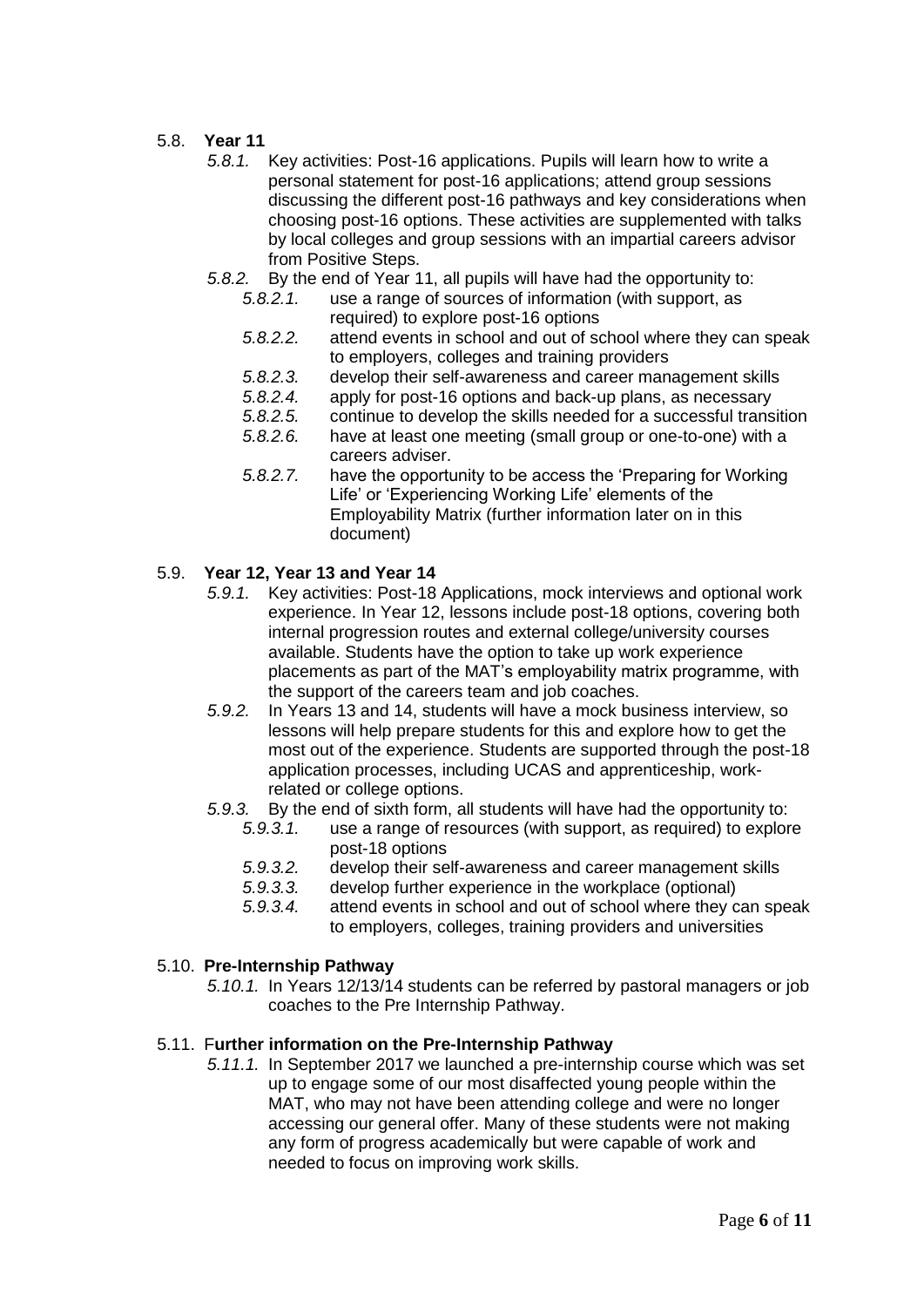- *5.11.2.* The Pre-Internship Pathway is a full time course and young people can join in Y11, Y12, Y13 or Y14 and can stay on the pathway for up to 4 years. The pathway is designed a stepping stone for students interested in moving into paid employment in the future.
- *5.11.3.* What we want to achieve
	- *5.11.3.1.* Employability Skills Students have the opportunity to explore pathways into the world of work. Students will be able to develop the skills and qualities needed for success in work and everyday life (e.g. to be reliable, to get on with work colleagues, practise good timekeeping and attendance, be willing to learn new tasks and follow instructions).
	- *5.11.3.2.* Independence Skills Central to the programme is the development of those independent skills needed for adult life. All students are encouraged to access travel training. The students will also have the opportunity to learn routes around the sites with support from the job coach so that they become confident going to and from their workplace independently.
	- *5.11.3.3.* Communication Skills Students will have many opportunities to practise good communication skills both within the workplace and within a classroom setting. The emphasis will be on developing skills in working effectively as part of a team.
	- *5.11.3.4.* Social/Life Skills An important aspect of the project is to set time aside for developing social skills. This will include specific time spent out of placements with the other students on the project, as well as opportunities to take part in various off-site activities.
- *5.11.4.* On the programme, students are on full time work placements for 12 to 16 hours per week. They also access weekly functional skills and employability skills classroom sessions.
- *5.11.5.* Our Pre-Internship partners/placements:
	- *5.11.5.1.* The Atrium Café (Hospitality and Catering)
	- *5.11.5.2.* RSPCA (Animal Care)
	- *5.11.5.3.* David Lloyd Leisure Centre, Middleton (Leisure Assistants/Café Assistants etc.)

# 5.12. **Bridging the Gap Year 14**

- *5.12.1.* Students in Year 14 are able to access our Bridging the Gap Supported Internship programme at one of our base sites: The Royal Oldham Hospital or Manchester Metropolitan University.
- *5.12.2.* Bridging the Gap is an innovative joint partnership between New Bridge School, The Royal Oldham Hospital and Manchester Metropolitan University. The project is a unique experience for students, giving them the chance to try three different full time work placements over an academic year, in either the Royal Oldham Hospital or Manchester Metropolitan University. Bridging the Gap is so successful because it offers realistic, challenging and purposeful work placements with exceptional and sustained support from the partnership staff.
- *5.12.3.* Students who express an interest in the Bridging the Gap pathway are considered for the project using the following criteria:
	- *5.12.3.1.* Students are not selected on academic ability but on social/emotional maturity and independence.
	- *5.12.3.2.* Students should be able (following job coaching) to stay in their placements unsupported and be able to manage their behaviour/emotions at a level acceptable to work colleagues.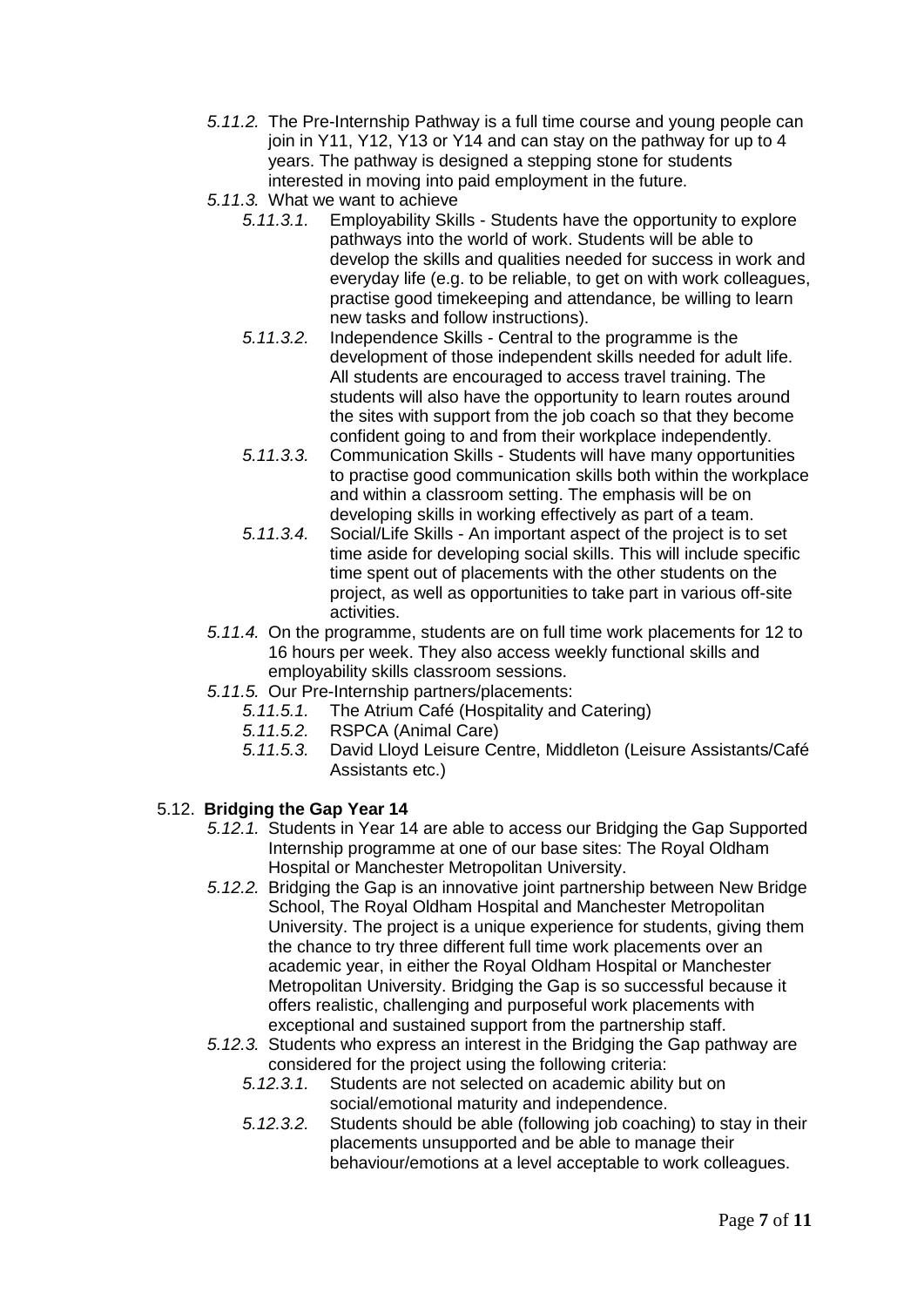- *5.12.3.3.* Students should be able to work on simple/repetitive/structured tasks that are real and meaningful with minimal support from work colleagues.
- *5.12.3.4.* Students should be able (following job coaching) to move independently around the sites. Manchester Metropolitan University is a much busier, more spread out campus.
- *5.12.3.5.* Students should be able to sustain being part of a very small team of students (the group are together for the whole year!)
- *5.12.3.6.* Students should ideally have the ability to become independent travellers.
- *5.12.3.7.* Students should be able to get to a level where they can follow health and safety procedures after induction.
- *5.12.4.* What we want to achieve
- *5.12.5. Employability Skills*
	- *5.12.5.1.* Students to have the opportunity to explore pathways into the world of world.
	- *5.12.5.2.* Students to develop the skills and qualities needed for success in work and everyday life (e.g. to be reliable, to get on with work colleagues, practise good timekeeping and attendance, be willing to learn new tasks and follow instructions).
	- *5.12.5.3.* Students are entered for Asdan Employability accreditations at Entry Level 2 to Level 2 as appropriate.
- *5.12.6. Independent Skills*
	- *5.12.6.1.* Central to the programme is the development of those independent skills needed for adult life. All students will have the opportunity to work with our travel trainers on independent travel skills particularly on the route to and from home to work placements.
	- *5.12.6.2.* The students will also have the opportunity to learn routes around the sites with support from the job coach so that they become confident going to and from their workplace independently.
- *5.12.7. Communication Skills*
	- *5.12.7.1.* Students will have many opportunities to practise good communication skills both within the workplace and within the classroom setting. The emphasis will be on developing skills in working effectively as part of a team.
- *5.12.8. Social/Life Skills*
	- *5.12.8.1.* An important aspect of the project is the time set aside for developing social skills. This will include specific time spent out of placements with the other students on the project, as well as opportunities to take part in various off-site activities.
	- *5.12.8.2.* Students choose 3 placements from the following lists. Each placement lasts for approximately 12 weeks. These can be flexible in time depending on individual need.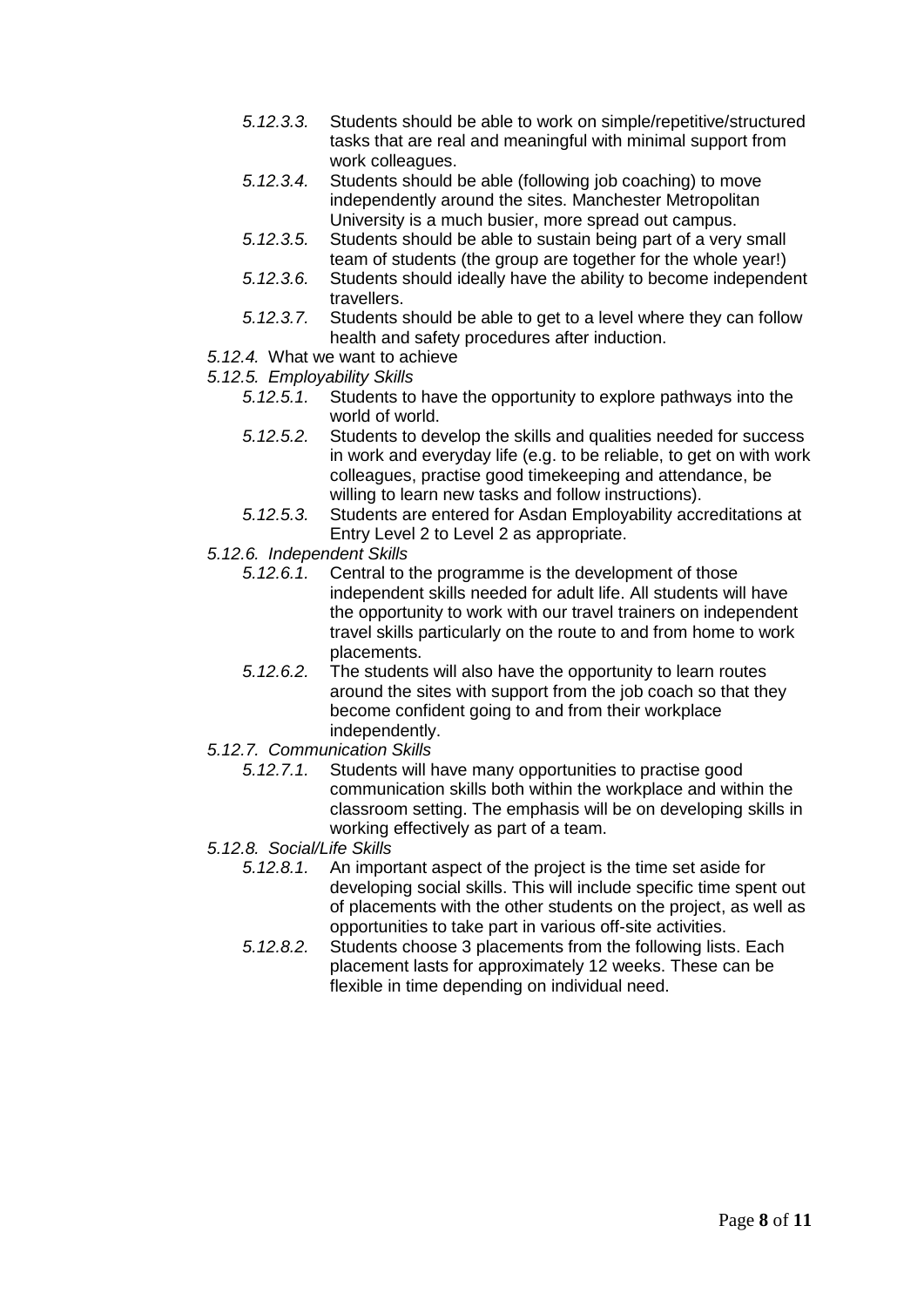## **Royal Oldham Hospital**

Café Royal Kitchen Christie's Café Health Records Laundry Shop **Pharmacy Porters** Pre-op Assessment (Admin/Office Skills)

## **Manchester Metropolitan University**

Central Library **Catering Reception Porters** IT department Print Services Mail Services Grab and Go Shop

- 5.13. Future Finders Employability College (Post 19 SPI)
	- *5.13.1.* In September 2018, The New Bridge MAT opened a Specialist Post-16 Institution (SPI) that delivers a supported internship course to young adults from Oldham aged 18 to 24 with additional needs. This provision has been commissioned by Oldham Local Authority.
	- *5.13.2.* The course is designed for young people (up to 24 years old) with moderate or significant learning difficulties who are motivated and ready to progress towards paid employment. Learners will spend most of their time in work placements on employers' premises. They will be supported by our skilled team of job coaches.
	- *5.13.3.* We have developed a number of partnerships with key employers across Oldham and greater Manchester. Some of the placements currently on offer include:
		- *5.13.3.1.* Tesco Supermarket
		- *5.13.3.2.* Premier Inn Hotels
		- *5.13.3.3.* Beefeater Pubs/Restaurants
		- *5.13.3.4.* Private Day Nurseries and Primary Schools (classroom support roles)
		- *5.13.3.5.* Oldham Library
		- *5.13.3.6.* The Atrium Café
		- *5.13.3.7.* The Cutting Room Hair Salon
		- *5.13.3.8.* Manchester Metropolitan University (roles include shop assistant/porter/post room).
	- *5.13.4.* The course is full time and runs from Monday to Thursday each week (9am to 3pm) for one academic year. The course aims to prepare students to:
		- *5.13.4.1.* develop real work skills with the goal of getting paid work at the end of the project
		- *5.13.4.2.* gain a qualification in employment
		- *5.13.4.3.* improve functional skills through weekly Maths and English lessons
		- *5.13.4.4.* get a long term, full time placement within at least 3 different roles
	- *5.13.5.* Our supported internship course has been running for three years via a franchise arrangement with The Manchester College. Following recent Department for Education guidance, we can no longer work in partnership with Manchester College and therefore Oldham Council have commissioned the service via our SPI, The Future Finders Employability College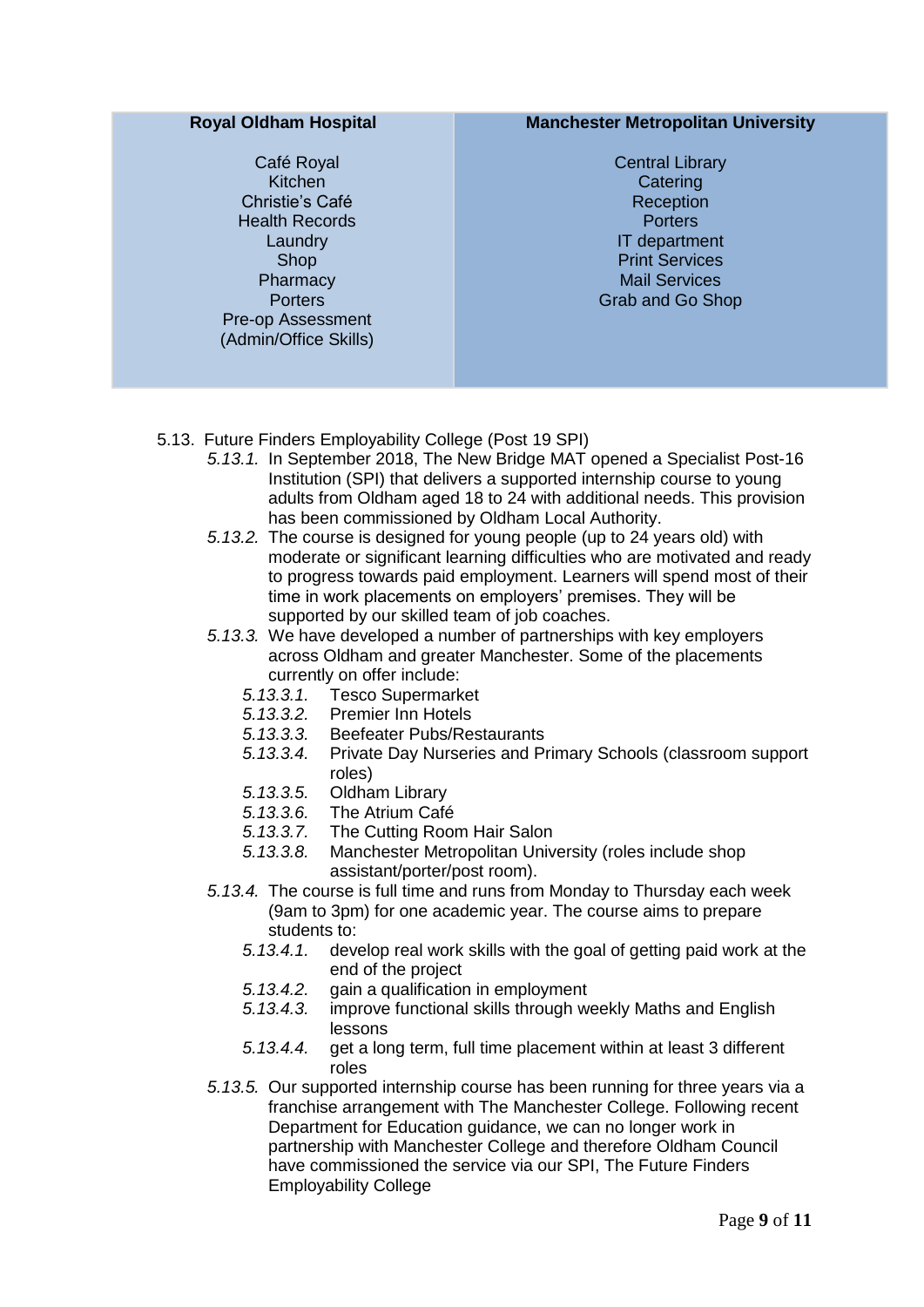# 5.14. Impact

*5.14.1.* To date, many of our young people have moved from the Future Finders Supported Internship Programme into paid work or independent volunteering. Some of the paid roles gained by students over the past three years include Teaching Assistant Apprentice, Kitchen Porter at The Whitegate Inn, Admin Assistant for Oldham Plastics, Nursery Nurse, Library Assistant at Oldham Library, Porter at Oldham Hospital. Independent volunteering roles gained include Age Concern Lunch Clubs, Oldham Coliseum Front of House Assistant and Library Assistant at Oldham Library.

# 5.15. **Employability Matrix**

*5.15.1.* Students from across The New Bridge MAT have access to the Employability Matrix from Key Stage 4. The matrix is supported by a dedicated team of job coaches.



# 5.16. **External providers**

- *5.16.1.* A range of external providers are invited into school to support the careers programme. These might include local colleges, universities, training providers, apprenticeship organisations, employers, school alumni or staff from various projects. In all cases, such staff and organisations will be vetted for suitability by the relevant staff at school.
- *5.16.2.* The Director of Employability is responsible for taking a strategic lead and direction for careers work in the school; working under the direction of the CEO with responsibility for careers and employability, and working with the heads of site across the Group.
- *5.16.3.* The impartial careers guidance by Positive Steps is provided by a Level 6 qualified Careers Adviser and a member of the *UK Register of Career Development Professionals.*
- *5.16.4.* Due to the whole-school remit of careers work, the range of staff involved in supporting careers activities is large and includes form tutors and a dedicated team of job coaches.

# 5.17. **Staff Development**

- *5.17.1.* Form tutors are introduced to the concepts, aims and programme for CEIAG at New Bridge during INSET days and Year Team/Curriculum meetings. The Director of Employability attends conferences and network meetings to keep up to date with best practice and legislation
- *5.17.2.* Job coaches are all trained in systematic instruction.